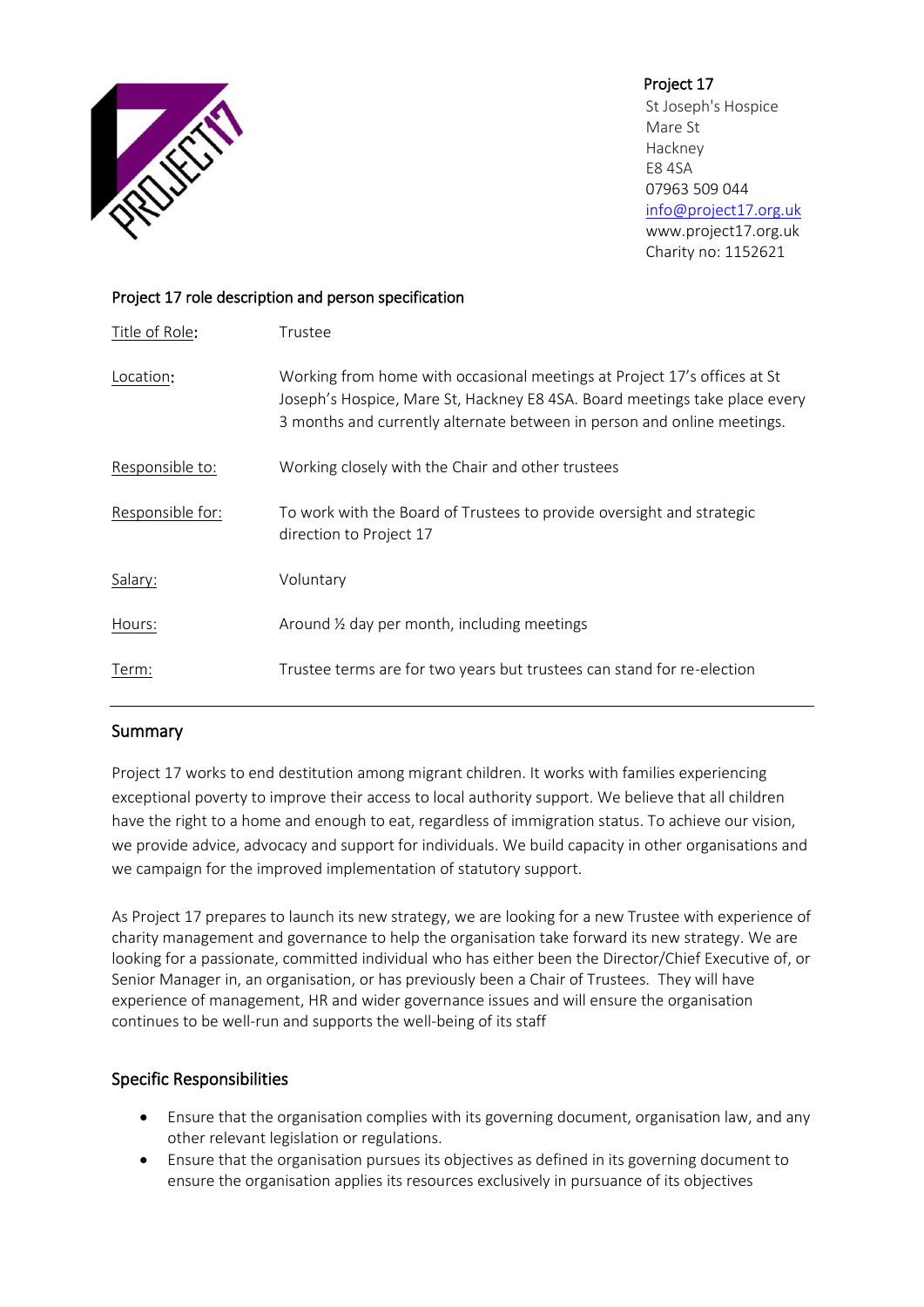- Contribute actively to the Board of Trustees' role in giving firm strategic direction to the organisation.
- Set overall policy, defining goals, setting targets and evaluating performance against agreed targets.
- Take collective responsible for the actions of the organisation and other Trustees.
- Ensure the effective and efficient administration and financial stability of the organisation.
- Attend meetings, reading all relevant papers in advance, and use relevant knowledge or experience to provide advice and guidance and help the Board to reach sound decisions.
- Participate in other tasks as arise from time to time, such as interviewing new staff, helping with fundraising.
- Keep informed about the activities of the organisation and wider issues which affect its work.

## Person Specification

### Essential

- Experience of charity management and governance.
- Analytical and evaluation skills, demonstrating good judgement.
- Understanding and acceptance of the legal duties, responsibilities and liabilities of trusteeship.
- Demonstrable commitment to the values and ethos of Project 17
- Personal and professional integrity
- Ability to commit time to conduct the role well, including attending meetings and events outside of normal office hours
- Strategic vision and good, independent judgement
- Strong interpersonal and relationship building abilities

### Desirable

- Knowledge and experience of charity fundraising and finance practices.
- Skills and experience in one or more areas of non-executive governance and management e.g. strategic planning, business management, financial/accountancy, understanding of HR issues, experience of Trusts or other grant giving bodies.

### Term of office

A Trustee's term is two years, following which they may be re-elected for a further one or two term(s).

### Time requirement

The role will require a time commitment of around  $\frac{1}{2}$  day per month, on average, with more time required in some months than others. This will include planned quarterly board meetings of approximately 2 hours, held either online or in London, and occasional sub-committee or ad hoc meetings or discussions by email.

### Remuneration